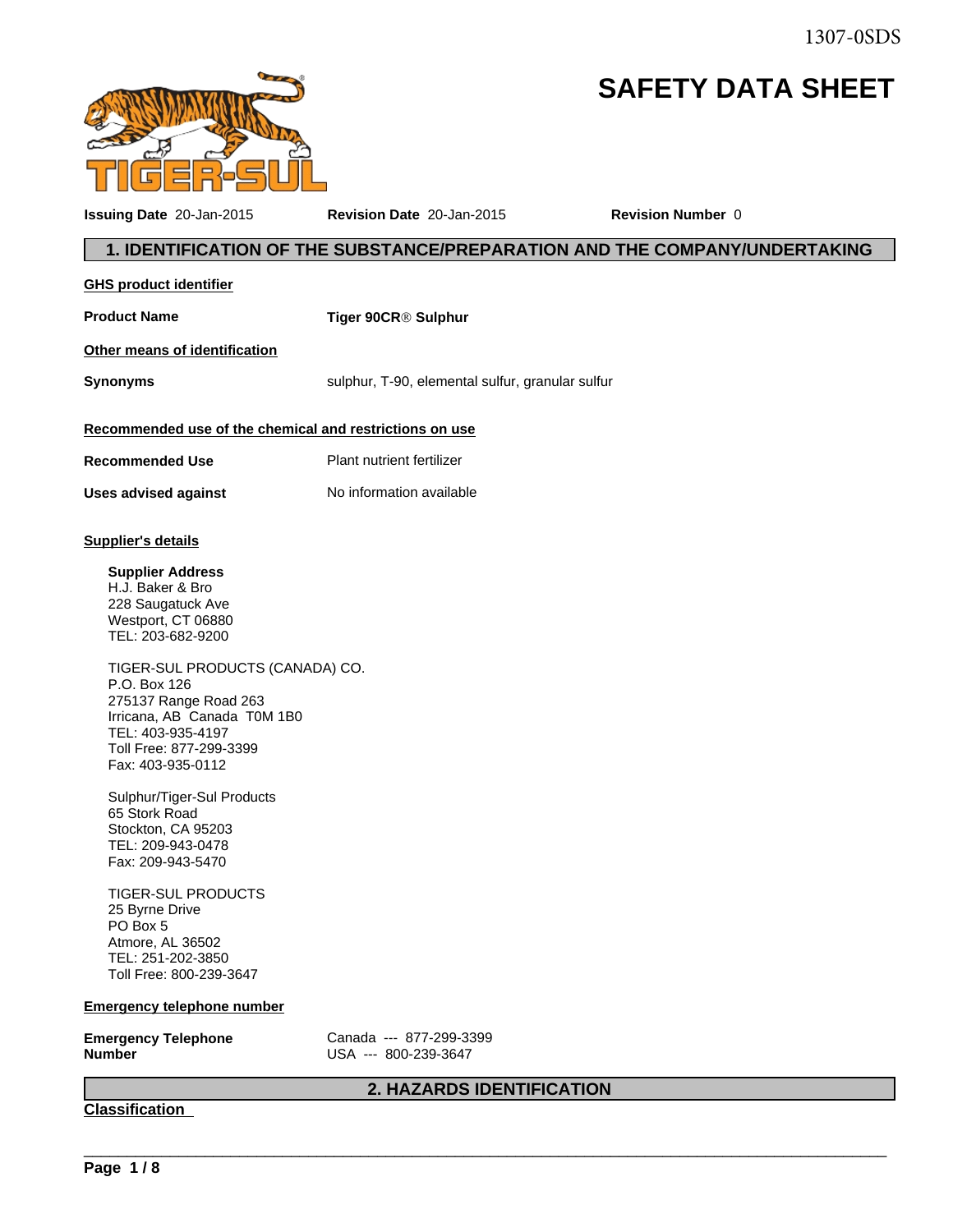| $-$<br>Acute Dermal<br>oxicity | ′ ategoryب |
|--------------------------------|------------|
| Skin<br>Corrosion/Irritation   | ∵ ategoryټ |
| Combustible Dust               | Yes        |

#### **GHS Label elements, including precautionary statements**

#### **Emergency Overview**



#### **Precautionary Statements**

#### **Prevention**

- Wear protective gloves/protective clothing/eye protection/face protection.
- Wash face, hands and any exposed skin thoroughly after handling.

#### **General Advice**

- Specific measures (see supplemental first aid instructions on this label)
- Specific treatment (see supplemental instructions on the administration of antidotes on this label)

#### **Skin**

- IF ON SKIN: Wash with plenty of soap and water.
- Call a POISON CENTER or doctor/physician if you feel unwell.
- If skin irritation occurs: Get medical advice/attention.
- Take off contaminated clothing and wash before reuse.

#### **Storage**

•None

#### **Disposal**

• Dispose of contents/container to an approved waste disposal plant.

#### **Hazard Not Otherwise Classified (HNOC)**

#### Not applicable

#### **Other information**

May cause irritation of respiratory tract. Contact with eyes may cause irritation. Powdered material may form explosive dust-air mixtures. Toxic to aquatic life.

 $\overline{\phantom{a}}$  ,  $\overline{\phantom{a}}$  ,  $\overline{\phantom{a}}$  ,  $\overline{\phantom{a}}$  ,  $\overline{\phantom{a}}$  ,  $\overline{\phantom{a}}$  ,  $\overline{\phantom{a}}$  ,  $\overline{\phantom{a}}$  ,  $\overline{\phantom{a}}$  ,  $\overline{\phantom{a}}$  ,  $\overline{\phantom{a}}$  ,  $\overline{\phantom{a}}$  ,  $\overline{\phantom{a}}$  ,  $\overline{\phantom{a}}$  ,  $\overline{\phantom{a}}$  ,  $\overline{\phantom{a}}$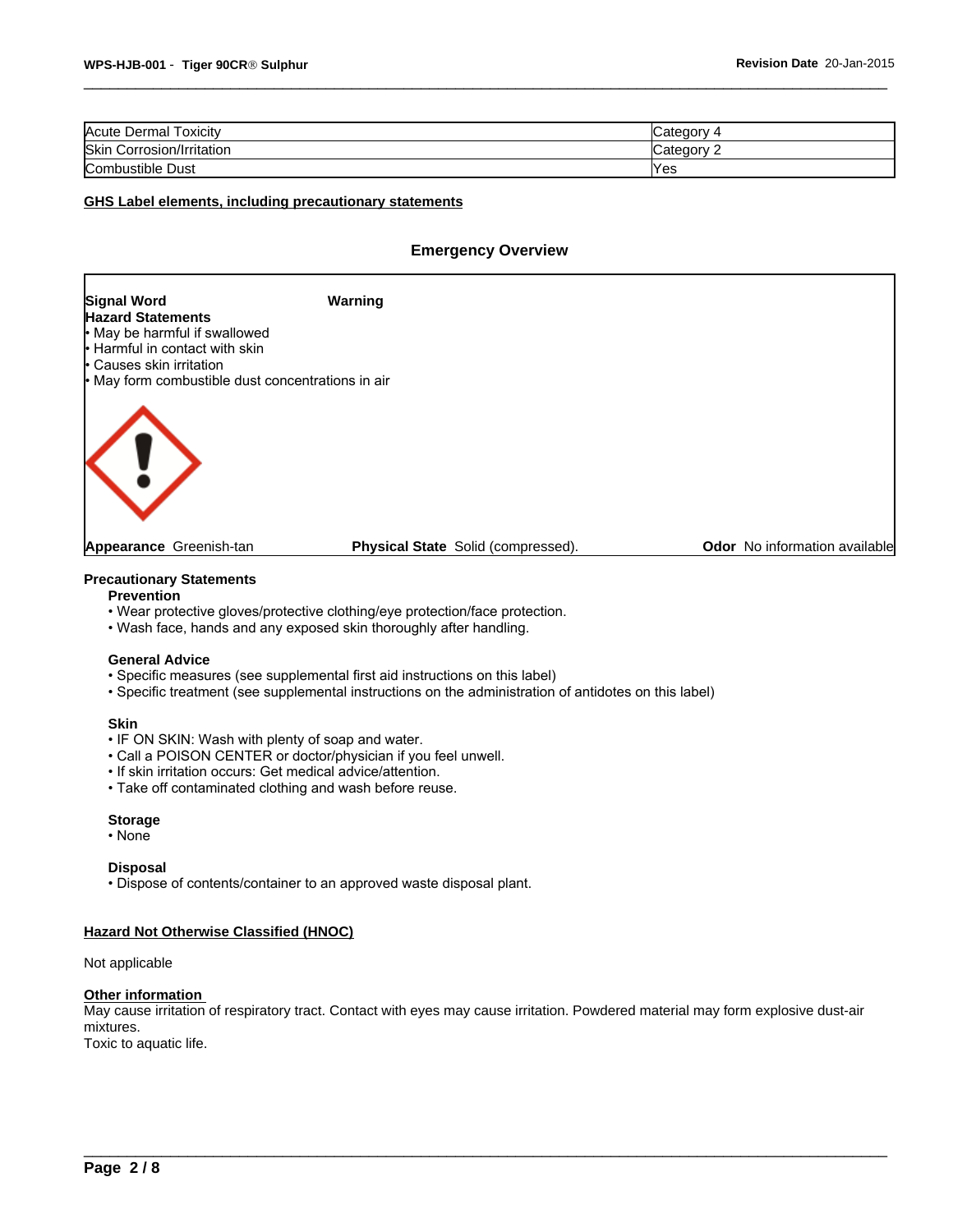# **3. COMPOSITION/INFORMATION ON INGREDIENTS**

**Synonyms Synonyms** sulphur, T-90, elemental sulfur, granular sulfur

| Sulfur<br>-34-9<br>7704-ఎ<br>۵n<br>ອບ<br>-78-9<br>$302 -$<br>Bentonite | <b>Chemical Name</b> | <b>CAS-No</b> | $\pm 0$<br>Weight |
|------------------------------------------------------------------------|----------------------|---------------|-------------------|
|                                                                        |                      |               |                   |
|                                                                        |                      |               |                   |

# **4. FIRST AID MEASURES**

# **Description of necessary first-aid measures Eye Contact** Rinse immediately with plenty of water, also under the eyelids, for at least 15 minutes. Get medical attention if symptoms occur. **Skin Contact** With Soap and plenty of water for at least 15 minutes while removing all contaminated clothing and shoes. Consult a physician. **Inhalation** Move to fresh air. Get medical attention if symptoms occur. **Ingestion Example 3** Do NOT induce vomiting. Clean mouth with water and afterwards drink plenty of water. Never give anything by mouth to an unconscious person. Consult a physician. **Most important symptoms/effects, acute and delayed**

**Most Important Symptoms/Effects** Dermal irritation.

**Indication of immediate medical attention and special treatment needed, if necessary**

**Notes to Physician** Treat symptomatically.

# **5. FIRE-FIGHTING MEASURES**

#### **Suitable Extinguishing Media**

Water spray or fog is preferred; if water not available use dry chemical, CO<sub>2</sub> or regular foam. Small fires may be smothered with sand.

**Unsuitable Extinguishing Media** Do not scatter spilled material with high pressure water streams.

#### **Specific Hazards Arising from the Chemical**

Avoid dust formation. Dust suspended in air is readily ignited by flames, static electricity or friction spark. Every reasonable step must be taken to minimize dust formation. Sulfur dioxide reacts with water to form sulfuric acid.

| <b>Explosion Data</b>                   |       |
|-----------------------------------------|-------|
| <b>Sensitivity to Mechanical Impact</b> | None. |
| <b>Sensitivity to Static Discharge</b>  | Yes.  |

#### **Protective Equipment and Precautions for Firefighters**

Wear positive-pressure self-contained breathing apparatus (SCBA) and protective fire fighting clothing (includes fire fighting helmet, coat, trousers, boots, and gloves). If protective equipment is not available or not used, fight from a protected location or safe distance.

# **6. ACCIDENTAL RELEASE MEASURES**

#### **Personal precautions, protective equipment and emergency procedures**

| <b>Personal Precautions</b>      | Ensure adequate ventilation. Avoid dust formation. Do not get in eyes. Use personal<br>protective equipment. Remove all sources of ignition. Take precautionary measures against<br>static discharges. Wash thoroughly after handling. |
|----------------------------------|----------------------------------------------------------------------------------------------------------------------------------------------------------------------------------------------------------------------------------------|
| <b>Environmental Precautions</b> |                                                                                                                                                                                                                                        |
| <b>Environmental Precautions</b> | Do not allow material to contaminate ground water system.                                                                                                                                                                              |

 $\overline{\phantom{a}}$  ,  $\overline{\phantom{a}}$  ,  $\overline{\phantom{a}}$  ,  $\overline{\phantom{a}}$  ,  $\overline{\phantom{a}}$  ,  $\overline{\phantom{a}}$  ,  $\overline{\phantom{a}}$  ,  $\overline{\phantom{a}}$  ,  $\overline{\phantom{a}}$  ,  $\overline{\phantom{a}}$  ,  $\overline{\phantom{a}}$  ,  $\overline{\phantom{a}}$  ,  $\overline{\phantom{a}}$  ,  $\overline{\phantom{a}}$  ,  $\overline{\phantom{a}}$  ,  $\overline{\phantom{a}}$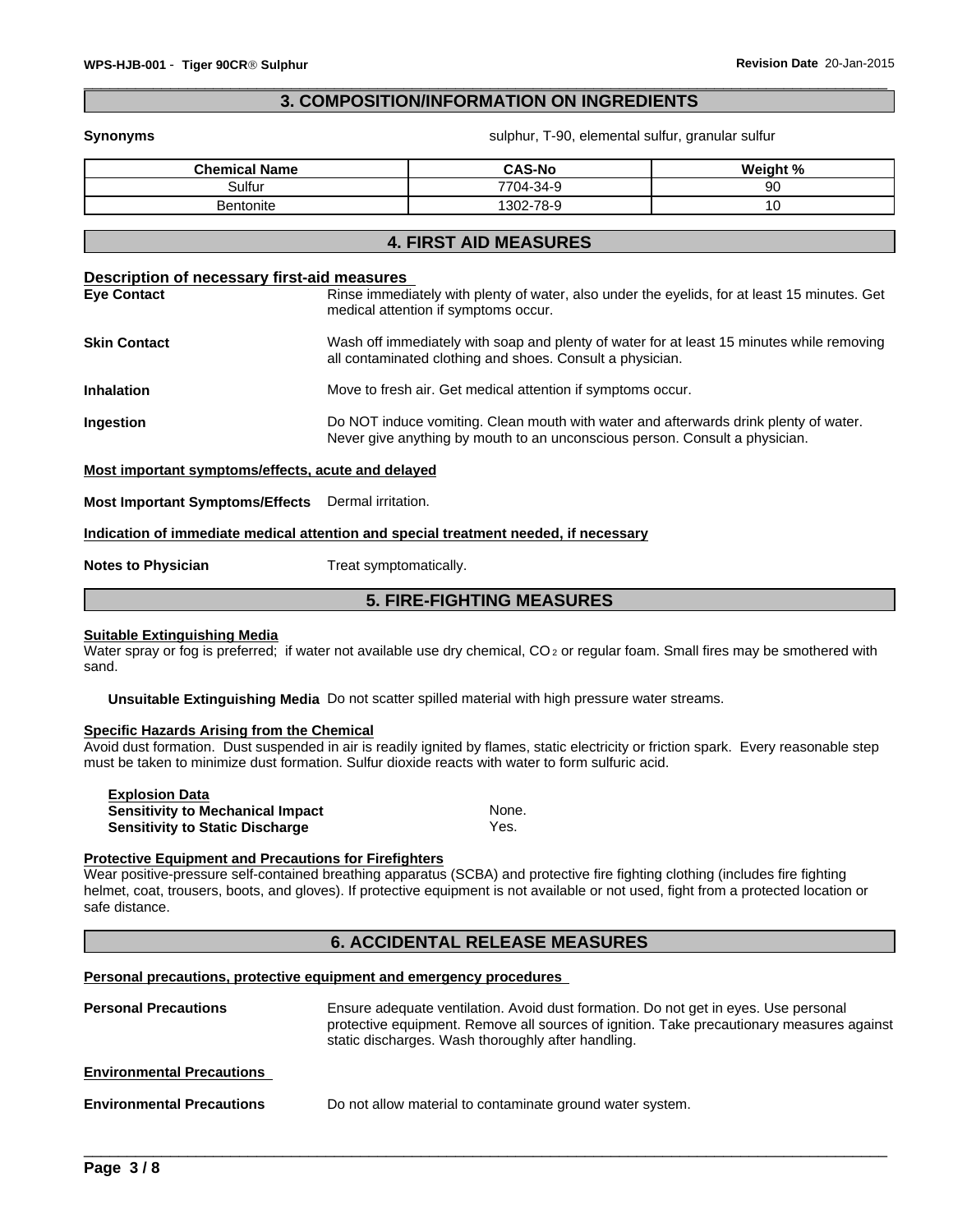#### **Methods and materials for containment and cleaning up**

| Prevent further leakage or spillage if safe to do so.<br><b>Methods for Containment</b> |  |
|-----------------------------------------------------------------------------------------|--|
|-----------------------------------------------------------------------------------------|--|

**Methods for Cleaning Up** Pick up and transfer to properly labeled containers.

### **7. HANDLING AND STORAGE**

#### **Precautions for safe handling**

Handling **Ensure adequate ventilation.** Do not get in eyes. Avoid dust formation in confined areas. Keep away from open flames, hot surfaces and sources of ignition. Dry powders can build static electricity charges when subjected to the friction of transfer and mixing operations. Provide adequate precautions, such as electrical grounding and bonding, or inert atmospheres. Dust tight castings should be equipped with explosion relief vents. Sparkles electrical equipment is recommended.

#### **Conditions for safe storage, including any incompatibilities**

# **Storage Keep in a dry, cool and well-ventilated place.**

**Incompatible Products Incompatible with oxidizing agents; Acids.** 

# **8. EXPOSURE CONTROLS / PERSONAL PROTECTION**

#### **Control parameters**

#### **Exposure Guidelines**

| <b>Chemical Name</b> | <b>TLV</b><br>$AGGIH^-$                       | <b>OSHA PEL</b> | <b>NIOSH IDLH</b> |
|----------------------|-----------------------------------------------|-----------------|-------------------|
| Bentonite            | respirable fraction<br><b>WA</b><br>ma/m<br>. |                 |                   |
| 1302-78-9<br>7 হ-ম   |                                               |                 |                   |

#### **Appropriate engineering controls**

| <b>Engineering Measures</b> | <b>Showers</b><br>Eyewash stations<br>Ventilation systems             |
|-----------------------------|-----------------------------------------------------------------------|
|                             | Individual protection measures, such as personal protective equipment |
| <b>Eye/Face Protection</b>  | Safety glasses with side-shields.                                     |

| EVE/FACE FIOLECTION             | Salety glasses with slue-shields.                                                                                                                                                                                                                                                                                                |
|---------------------------------|----------------------------------------------------------------------------------------------------------------------------------------------------------------------------------------------------------------------------------------------------------------------------------------------------------------------------------|
| <b>Skin and Body Protection</b> | Long sleeved clothing. Impervious gloves.                                                                                                                                                                                                                                                                                        |
| <b>Respiratory Protection</b>   | If exposure limits are exceeded or irritation is experienced, NIOSH/MSHA approved<br>respiratory protection should be worn. Positive-pressure supplied air respirators may be<br>required for high airborne contaminant concentrations. Respiratory protection must be<br>provided in accordance with current local regulations. |
| <b>Hygiene Measures</b>         | Handle in accordance with good industrial hygiene and safety practice. Provide regular<br>cleaning of equipment, work area and clothing.                                                                                                                                                                                         |

# **9. PHYSICAL AND CHEMICAL PROPERTIES**

#### **Information on basic physical and chemical properties**

| <b>Physical State</b><br>Odor      | Solid (compressed)<br>No information available | Appearance<br><b>Odor Threshold</b> | Greenish-tan<br>No information available |
|------------------------------------|------------------------------------------------|-------------------------------------|------------------------------------------|
| <b>Property</b>                    | <b>Values</b>                                  | Remarks/ - Method                   |                                          |
| рH                                 | No data available                              | None known                          |                                          |
| <b>Melting Point/Range</b>         | 119 °C                                         | None known                          |                                          |
| <b>Boiling Point/Boiling Range</b> | 444 °C                                         | None known                          |                                          |
| <b>Flash Point</b>                 | 188 °C                                         | None known                          |                                          |
|                                    |                                                |                                     |                                          |
|                                    |                                                |                                     |                                          |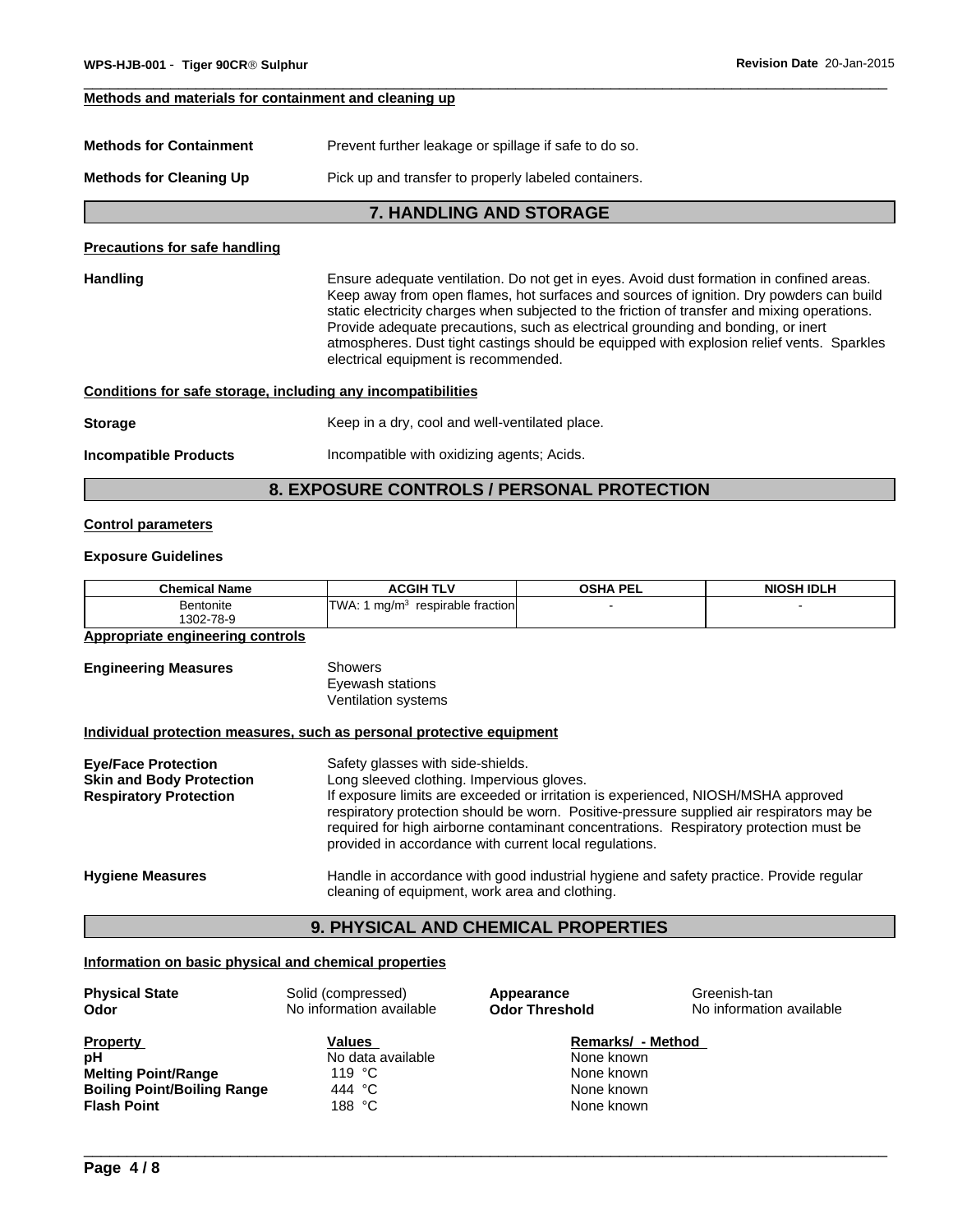|                                   | WPS-HJB-001 - Tiger 90CR® Sulphur |                                                         |            | Revision Date 20-Jan-2015 |
|-----------------------------------|-----------------------------------|---------------------------------------------------------|------------|---------------------------|
| <b>Evaporation rate</b>           |                                   | No data available                                       | None known |                           |
| Flammability (solid, gas)         |                                   | No data available                                       | None known |                           |
| <b>Flammability Limits in Air</b> |                                   |                                                         |            |                           |
|                                   | upper flammability limit          | 1400 $\mu$ <sup>3</sup>                                 |            |                           |
|                                   | lower flammability limit          | $35 \text{ gm/m}^3$                                     |            |                           |
| <b>Vapor Pressure</b>             |                                   | No data available                                       | None known |                           |
| <b>Vapor Density</b>              |                                   | No data available                                       | None known |                           |
| <b>Specific Gravity</b>           |                                   | 2.07                                                    | None known |                           |
| <b>Water Solubility</b>           |                                   | <b>Insoluble</b>                                        | None known |                           |
| Solubility in other solvents      |                                   | No data available                                       | None known |                           |
|                                   |                                   | Partition coefficient: n-octanol/waterNo data available | None known |                           |
| <b>Autoignition Temperature</b>   |                                   | 190 $°C$                                                | None known |                           |
|                                   | <b>Decomposition Temperature</b>  | No data available                                       | None known |                           |
| <b>Viscosity</b>                  |                                   | Solid                                                   | None known |                           |
| <b>Flammable Properties</b>       |                                   | Not flammable                                           |            |                           |
| <b>Explosive Properties</b>       |                                   | No data available                                       |            |                           |
| <b>Oxidizing Properties</b>       |                                   | No data available                                       |            |                           |
| <b>Other information</b>          |                                   |                                                         |            |                           |
| <b>VOC Content (%)</b>            |                                   | None                                                    |            |                           |

# **10. STABILITY AND REACTIVITY**

#### **Reactivity**

No dangerous reaction known under conditions of normal use.

#### **Chemical stability**

Stable under recommended storage conditions.

#### **Possibility of hazardous reactions**

None under normal processing. Fine dust dispersed in air may ignite.

#### **Hazardous Polymerization**

Hazardous polymerization does not occur.

#### **Conditions to avoid**

Dust formation. Exposure to air or moisture.

#### **Incompatible materials**

Incompatible with oxidizing agents; Acids.

#### **Hazardous decomposition products**

Sulfur dioxide.

# **11. TOXICOLOGICAL INFORMATION**

# **Information on likely routes of exposure**

| <b>Product Information</b> |                                                                            |
|----------------------------|----------------------------------------------------------------------------|
| <b>Inhalation</b>          | May cause irritation of respiratory tract.                                 |
| <b>Eve Contact</b>         | May cause irritation.                                                      |
| <b>Skin Contact</b>        | May be absorbed through the skin in harmful amounts. May cause irritation. |
| <b>Ingestion</b>           | May cause irritation to the gastrointestinal tract.                        |
|                            |                                                                            |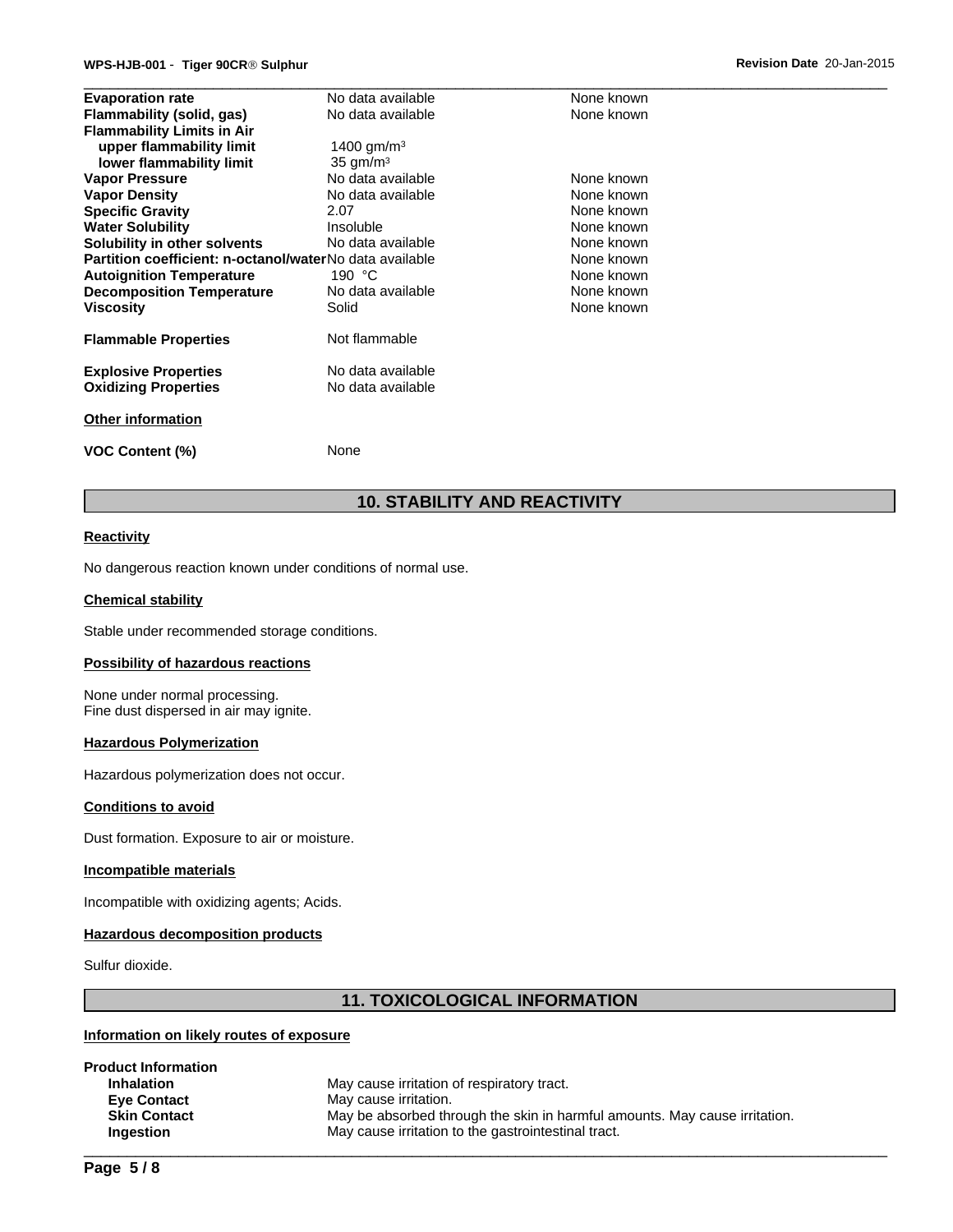### **Symptoms related to the physical, chemical and toxicological characteristics**

| <b>Symptoms</b>                                                                                                              | No information available.                                                                                                                                   |  |
|------------------------------------------------------------------------------------------------------------------------------|-------------------------------------------------------------------------------------------------------------------------------------------------------------|--|
|                                                                                                                              | Delayed and immediate effects and also chronic effects from short and long term exposure                                                                    |  |
| <b>Sensitization</b><br><b>Mutagenic Effects</b><br>Carcinogenicity                                                          | No information available.<br>No information available.<br>Contains no ingredients above reportable quantities listed as a carcinogen.                       |  |
| <b>Reproductive Toxicity</b><br><b>STOT - single exposure</b><br><b>STOT - repeated exposure</b><br><b>Aspiration Hazard</b> | No information available.<br>No information available.<br>No information available.<br>No information available.                                            |  |
| Numerical measures of toxicity - Product<br>LD50 Oral<br><b>LD50 Dermal</b><br><b>Inhalation</b>                             | The following values are calculated based on chapter 3.1 of the GHS document:<br>2500 mg/kg; Acute toxicity estimate<br>1222 mg/kg; Acute toxicity estimate |  |

**dust/mist** 6.9 mg/L; Acute toxicity estimate

# **12. ECOLOGICAL INFORMATION**

#### **Ecotoxicity**

The environmental impact of this product has not been fully investigated.

| <b>Chemical Name</b>   | <b>Toxicity to Algae</b> | <b>Toxicity to Fish</b>                                                                                                                                         | <b>Toxicity to</b><br><b>Microorganisms</b> | Daphnia Magna (Water<br>Flea) |
|------------------------|--------------------------|-----------------------------------------------------------------------------------------------------------------------------------------------------------------|---------------------------------------------|-------------------------------|
| Sulfur<br>7704-34-9    |                          | LC50: 866 mg/L<br>Brachydanio rerio 96 h static<br>LC50: <14 mg/L Lepomis<br>macrochirus 96 h static<br>$LC50: >180$ mg/L<br>Oncorhynchus mykiss 96 h<br>static |                                             |                               |
| Bentonite<br>1302-78-9 |                          | LC50 96 h: 8.0-19.0 g/L<br>(Salmo gairdneri)<br>LC50 96 h: = 19000 mg/L<br>static (Oncorhynchus<br>mykiss)                                                      |                                             |                               |

### **Persistence and Degradability** No information available.

**Bioaccumulation** No information available.

# **Other Adverse Effects**

No information available.

# **13. DISPOSAL CONSIDERATIONS**

| <b>Waste Disposal Methods</b> | This material, as supplied, is not a hazardous waste according to Federal regulations (40)<br>CFR 261). This material could become a hazardous waste if it is mixed with or otherwise<br>comes in contact with a hazardous waste, if chemical additions are made to this material, or<br>if the material is processed or otherwise altered. Consult 40 CFR 261 to determine whether<br>the altered material is a hazardous waste. Consult the appropriate state, regional, or local<br>regulations for additional requirements. |
|-------------------------------|---------------------------------------------------------------------------------------------------------------------------------------------------------------------------------------------------------------------------------------------------------------------------------------------------------------------------------------------------------------------------------------------------------------------------------------------------------------------------------------------------------------------------------|
| <b>Contaminated Packaging</b> | Do not re-use empty containers.                                                                                                                                                                                                                                                                                                                                                                                                                                                                                                 |
|                               |                                                                                                                                                                                                                                                                                                                                                                                                                                                                                                                                 |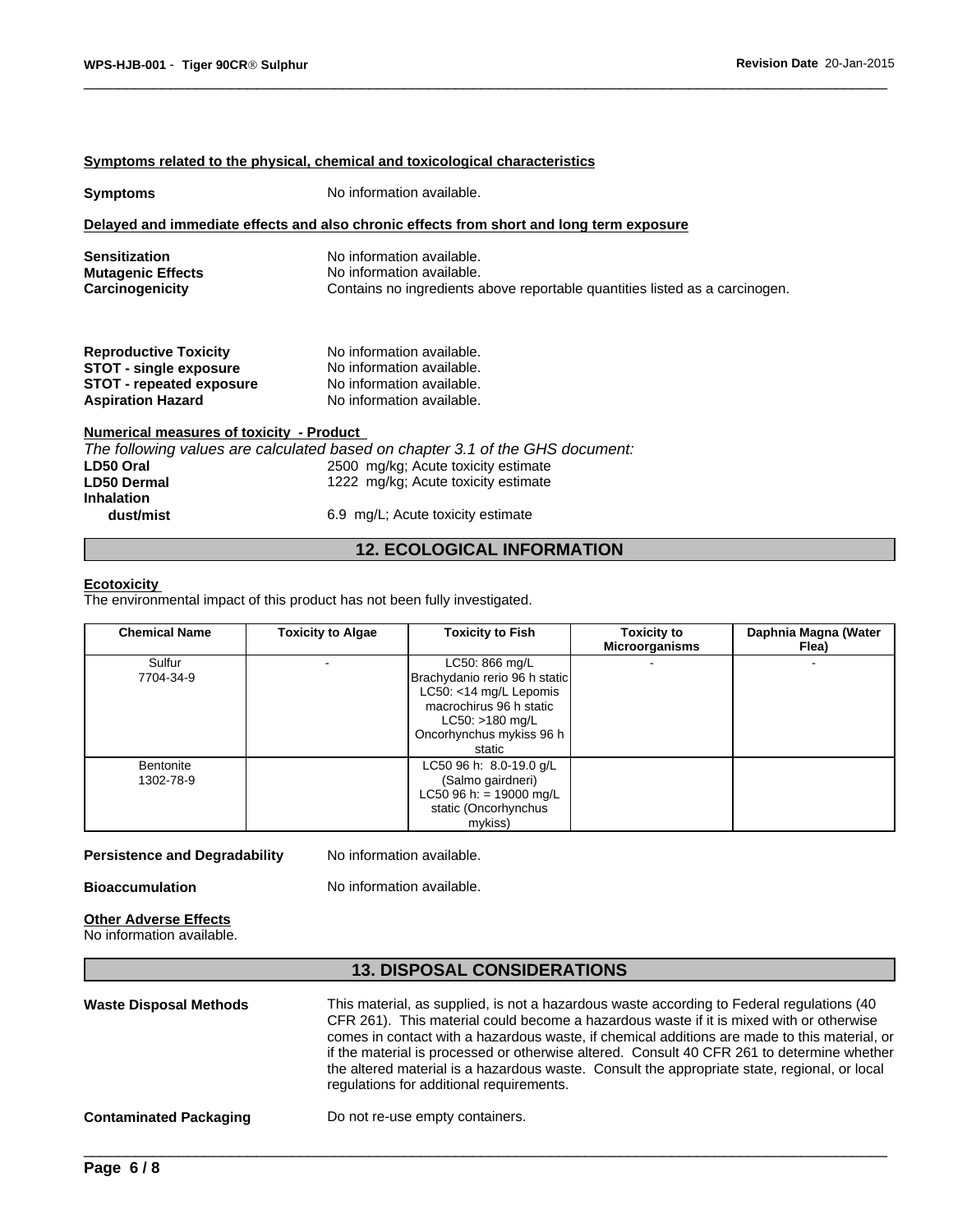# **14. TRANSPORT INFORMATION**

**DOT** Not regulated

# **15. REGULATORY INFORMATION**

# **International Inventories**

**TSCA** All components of this product are either listed or are exempt on the TSCA inventory.

### **Legend**

**TSCA** - United States Toxic Substances Control Act Section 8(b) Inventory

## **U.S. Federal Regulations**

Section 313 of Title III of the Superfund Amendments and Reauthorization Act of 1986 (SARA). This product does not contain any chemicals which are subject to the reporting requirements of the Act and Title 40 of the Code of Federal Regulations, Part 372.

#### **SARA 311/312 Hazard Categories**

| Acute Health Hazard               | Yes |  |
|-----------------------------------|-----|--|
| Chronic Health Hazard             | No. |  |
| Fire Hazard                       | Yes |  |
| Sudden Release of Pressure Hazard | No. |  |
| <b>Reactive Hazard</b>            | No. |  |

#### **Clean Water Act**

This product does not contain any substances regulated as pollutants pursuant to the Clean Water Act (40 CFR 122.21 and 40 CFR 122.42).

#### **CERCLA**

This material, as supplied, does not contain any substances regulated as hazardous substances under the Comprehensive Environmental Response Compensation and Liability Act (CERCLA) (40 CFR 302) or the Superfund Amendments and Reauthorization Act (SARA) (40 CFR 355). There may be specific reporting requirements at the local, regional, or state level pertaining to releases of this material.

### **U.S. State Regulations**

#### **California Proposition 65**

This product does not contain any Proposition 65 chemicals.

# **U.S. State Right-to-Know Regulations**

"X" designates that the ingredients are listed on the state right to know list.

| $\sim$<br>Name<br>Chemical | Jersev<br>New | sachusetts | Pennsylvania | <b>Illinois</b> | <b>Island</b><br>Rnode |
|----------------------------|---------------|------------|--------------|-----------------|------------------------|
| 3ulfu <sup>,</sup>         |               |            |              |                 |                        |

**U.S. EPA Label Information** \_\_\_\_\_\_\_\_\_\_\_\_\_\_\_\_\_\_\_\_\_\_\_\_\_\_\_\_\_\_\_\_\_\_\_\_\_\_\_\_\_\_\_\_\_\_\_\_\_\_\_\_\_\_\_\_\_\_\_\_\_\_\_\_\_\_\_\_\_\_\_\_\_\_\_\_\_\_\_\_\_\_\_\_\_\_\_\_\_\_\_\_\_ **EPA Pesticide Registration Number** Not applicable

# **16. OTHER INFORMATION**